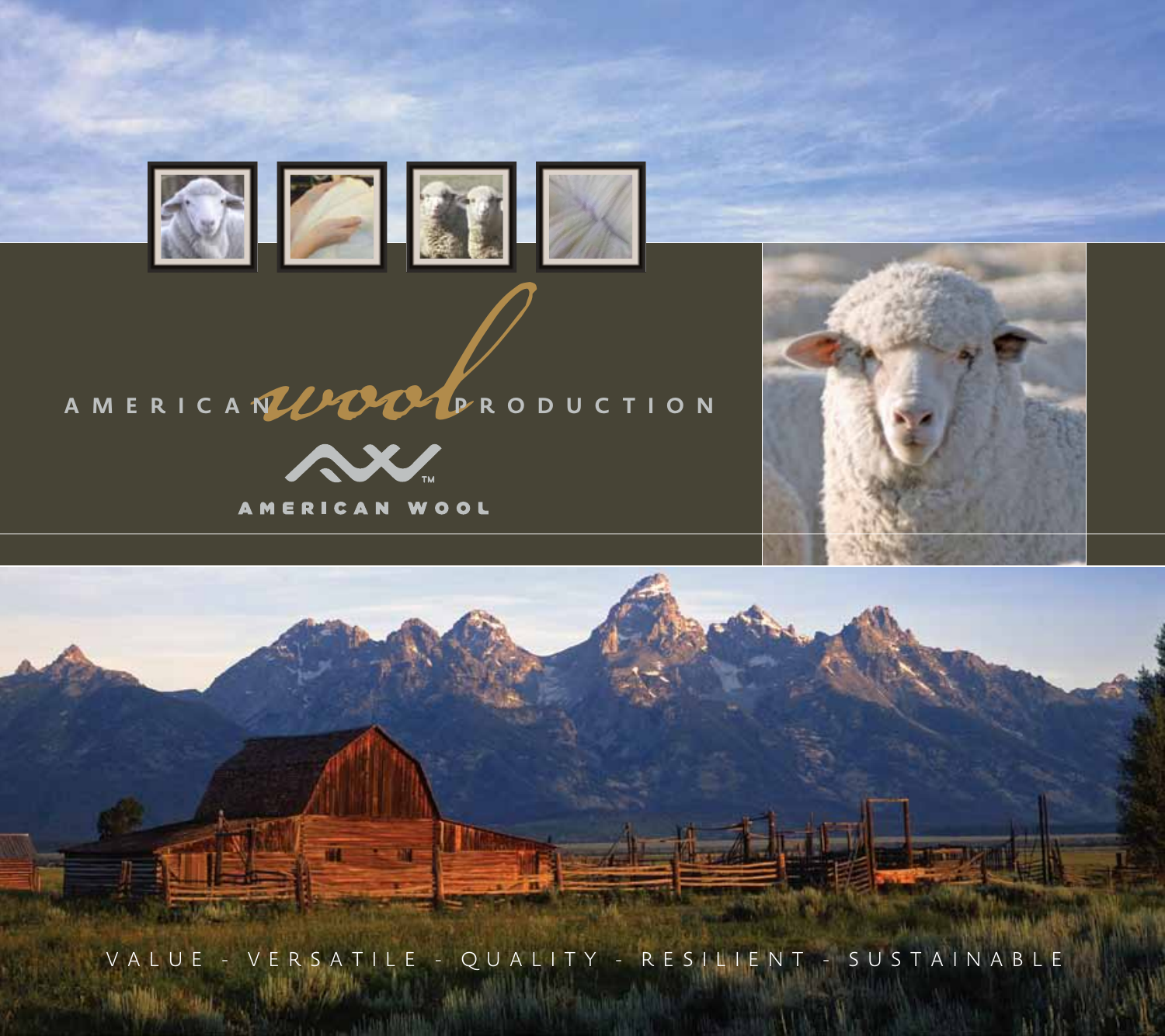O F T

American wool has many uses and is known for its 'loftiness.' Blending is a common practice with buyers of American wool. Taking U.S. wool and blending it with other wools is an exceptional process to add bulk to finished products. With available wools that vary in diameter and frequency of crimp, buyers are sure to find suitable wools for their blending needs.



The American Wool Council developed the U.S. Certified Wool Program to help buyers identify the best wools in the United States. The program follows the Code of Practice for Preparation of U.S. Wool and offers a set of standards for a selfregulatory approach to wool clip preparation. In addition to producers, shearers are also encouraged to participate.

## VALUE

The value of American wool lies in its flexibility and versatility, allowing wool processors to use it in a wide range of products, by itself or in blends with wool of other origins and with other fibers.



## SPOTLIGHT ON

**There is an inherent richness, a natural beauty to American wool. The fertile**<br>valleys, high plateaus and awe-inspiring deserts of the United States produce an environmentally friendly fiber with exceptional 'memory' and a high degree of crimp, imparting extraordinary resilience and loft to yarns and fabrics.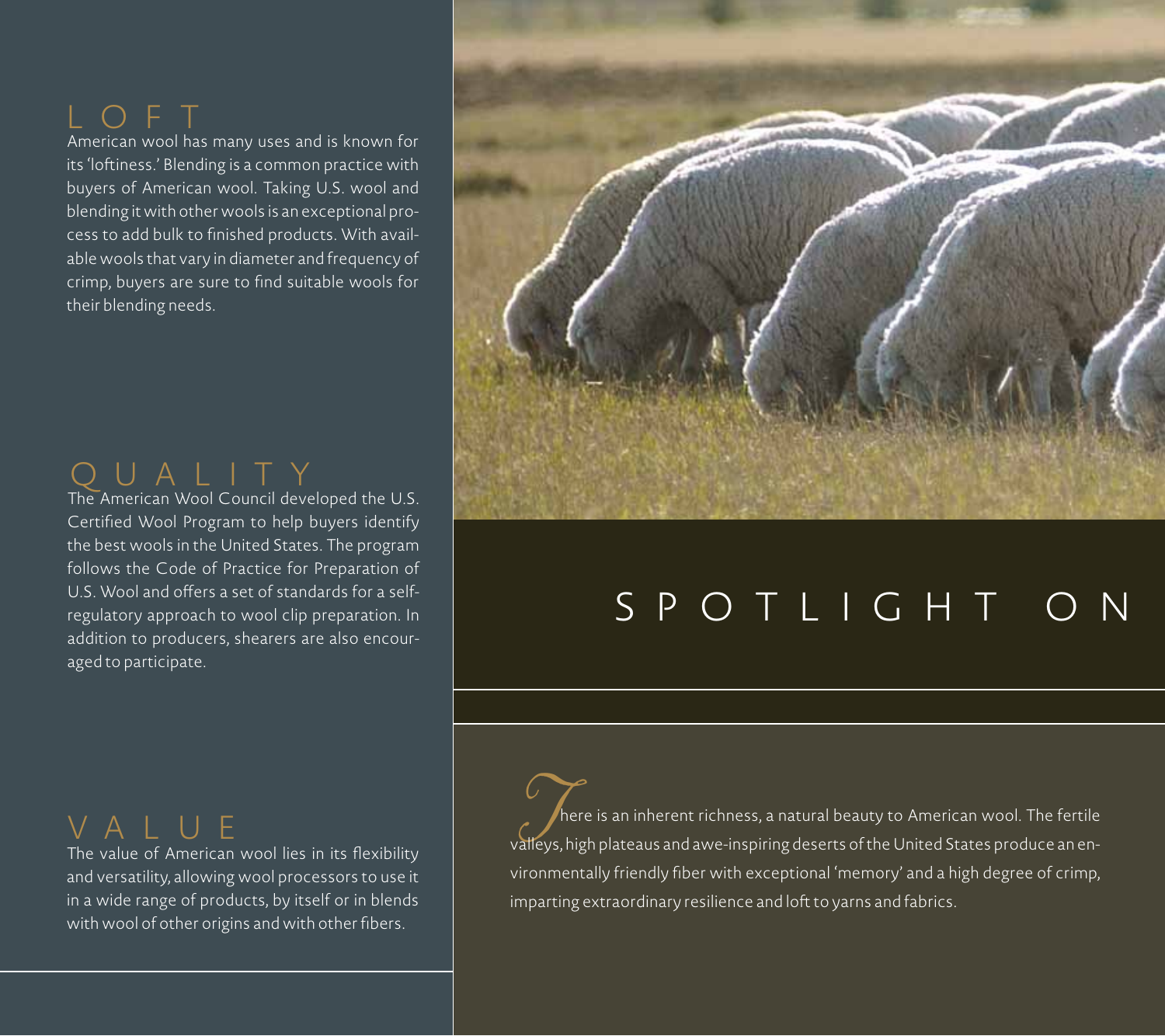

## AMERICAN WOOL

"Our European customers appreciate the diversity of the characteristics in U.S. wools. The 'bounce' and 'loftiness' U.S. wools add to yarns is very positive. Also, its resilience and special 'hand' fills the goals for manufacturers to offer products beyond the common standards. Europe is a highly competitive arena for U.S. wools and they have found a long-term client in this market."

> *Bianca Losekoot Lugresso Services Sagl*

## RESILIENT

The natural resilience of American wool and its resistance to compression enables its products to retain their natural shape and bounce. These characteristics make U.S. wool ideal for use in

## VERSATILE

ally, U.S. wool is suited for fine- to heavy-weight fabrics, as well as wools for home furnishings or nonwovens. There is a good variety of high

#### U.S. wool producers are committed to quality and SUSTAINABLE

conservation and are stewards of not only the natural grazing compatible with the environment. American sheep producers are proud of the highquality wool products they produce from nature's renewable resources.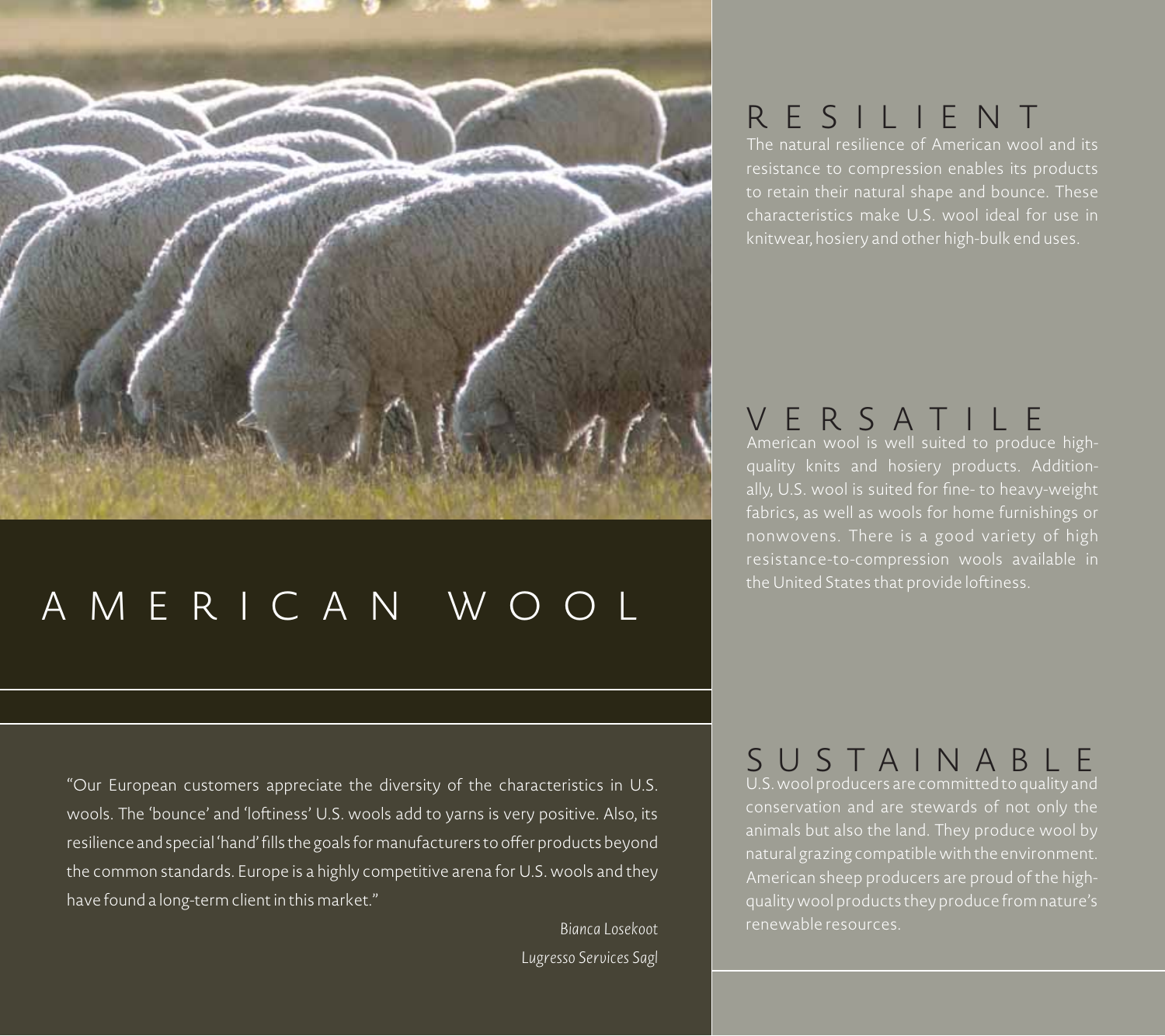## U.S. SHEEP PRODUCTION

Sheep production in the United States has a long and rich history. Sheep have been an important part of the American agricultural landscape since their introduction into the country by Spanish explorers in the early 1500s.

Today, wool is grown in all 50 states, with the majority of the wool produced in the western part of the country. As of January 2016, there were 5.32 million head of sheep in the United States and more than 88,000 sheep farms and ranches. The highest sheep-producing states are located west of the Mississippi River, where most of the larger sheep ranches reside. The eastern part of the country supports a greater number of moderate sized, pasture-based operations.

Although U.S. wool is available throughout the year, the larger quantities are available after shearing season and sold in April, May and June, when typically the majority of the total clip is marketed. Shorn wool production in 2015 was 6,078 metric tons clean or 12,320 metric tons greasy weight. The states of Texas, Wyoming, California, Colorado, South Dakota, Montana, Utah, Idaho, Arizona, Nevada and New Mexico produce 70 percent of the total U.S. wool clip.



## ANIMAL WELFARE

**Farmers and ranchers who raise sheep in the United States take great pride in the<br>care they provide for their animals. Responsible sheep husbandry has always and con**tinues to include a concern for the responsible and humane treatment of the animal.

The U.S. wool industry is committed to the highest standards of sheep care and wellbeing. U.S. sheep farmers and ranchers take great pride in the care they provide for their animals recognizing that animal welfare is an ethical responsibility that is fundamental for the humane care of animals, as well as the safety and quality of the food and fiber supply. ASI has developed science-based guidelines for producers to follow that will create a standards of excellence in care and management for their sheep. Due to the breeds of sheep produced in the United States, mulesing has never been a husbandry practice utilized by American wool producers.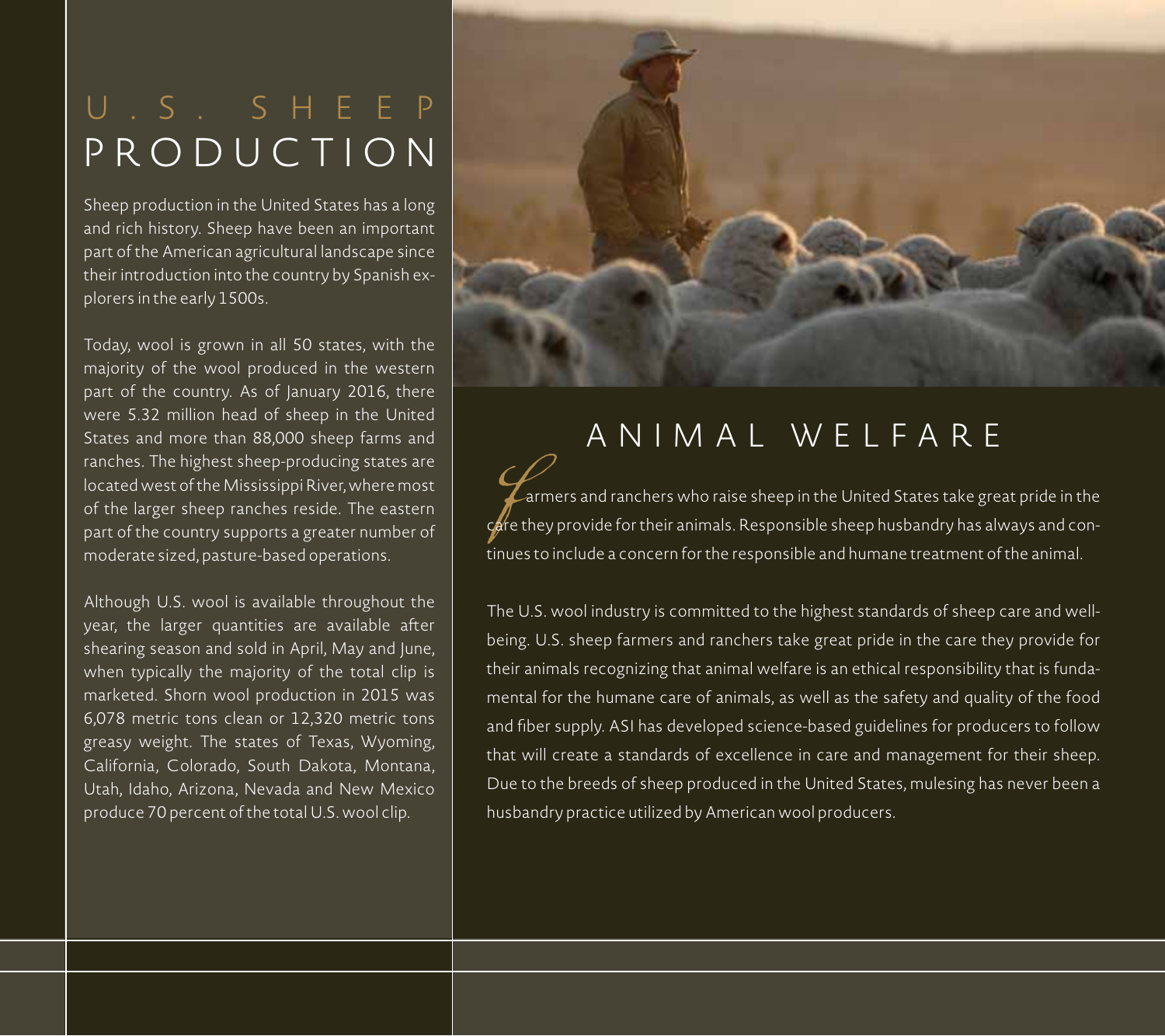"Oswal Woolen Mill Limited is buying U.S. wool regularly. We are happy with the performance of U.S. wool and its characteristics in terms of durability, resilience and bulkiness for end uses such as knitwear, hosiery, shawls, blankets and other products. We really love to blend U.S. wool with other non-U.S. origin wool in order to achieve loftiness in our knitwears. It adds to the face value of knitwear." *Pawan Sharma, Vice President, International Business – Oswal Woolen Mill, India*

## SHEEP CREATE HEALTHIER LANDSCAPES

**Across America, people have rediscovered sheep for an age-old**<br>skill: grazing vegetation to create healthier landscapes. Folks who look after the health of our parks and resorts, our farms and ranches, our rivers and lakes and our country's vast public lands are working to harness problematic invasive vegetation.

Sheep eat away at the invasive weeds that are rapidly engulfing millions of acres, they control brush that fuel wildfires, help forests grow more vigorously and fight weeds and insects on cropland. The result: controlled vegetation without the use of costly herbicides and gaspowered machinery. At the same time, sheep producers are harvesting economical feed sources that nourish their animals.

- • Sheep eat a wide range of plants, even some which are toxic to other animals, making them ideal for tackling noxious weeds invading millions of acres of public and private land.
- • Sheep can promote healthy forests by grazing the vegetation that crowds out and competes with trees.
- Farmers and ranchers are finding that sheep grazing can fight weed and insect pests in agronomic crops.
- • Sheep eat woody and broadleaf plants and tall weeds and grasses, making them useful for reducing the dangers of wildfire that have scarred millions of acres.

Sheep are providing valuable services beyond wool, meat, milk and lanolin. And these ecological services are in demand from a widening array of customers.

As sheep continue to prove their ecological worth, municipalities, government agencies, airports and private companies have become willing to pay for their service. At the same time, producers are using great care in shepherding their flocks to protect water, employ proper timing, avoid overgrazing and mitigate negative interactions with people and wildlife. The industry has developed guidelines to help sheep producers refine the techniques of ecological grazing resulting in healthier landscapes and stronger sheep operations across America.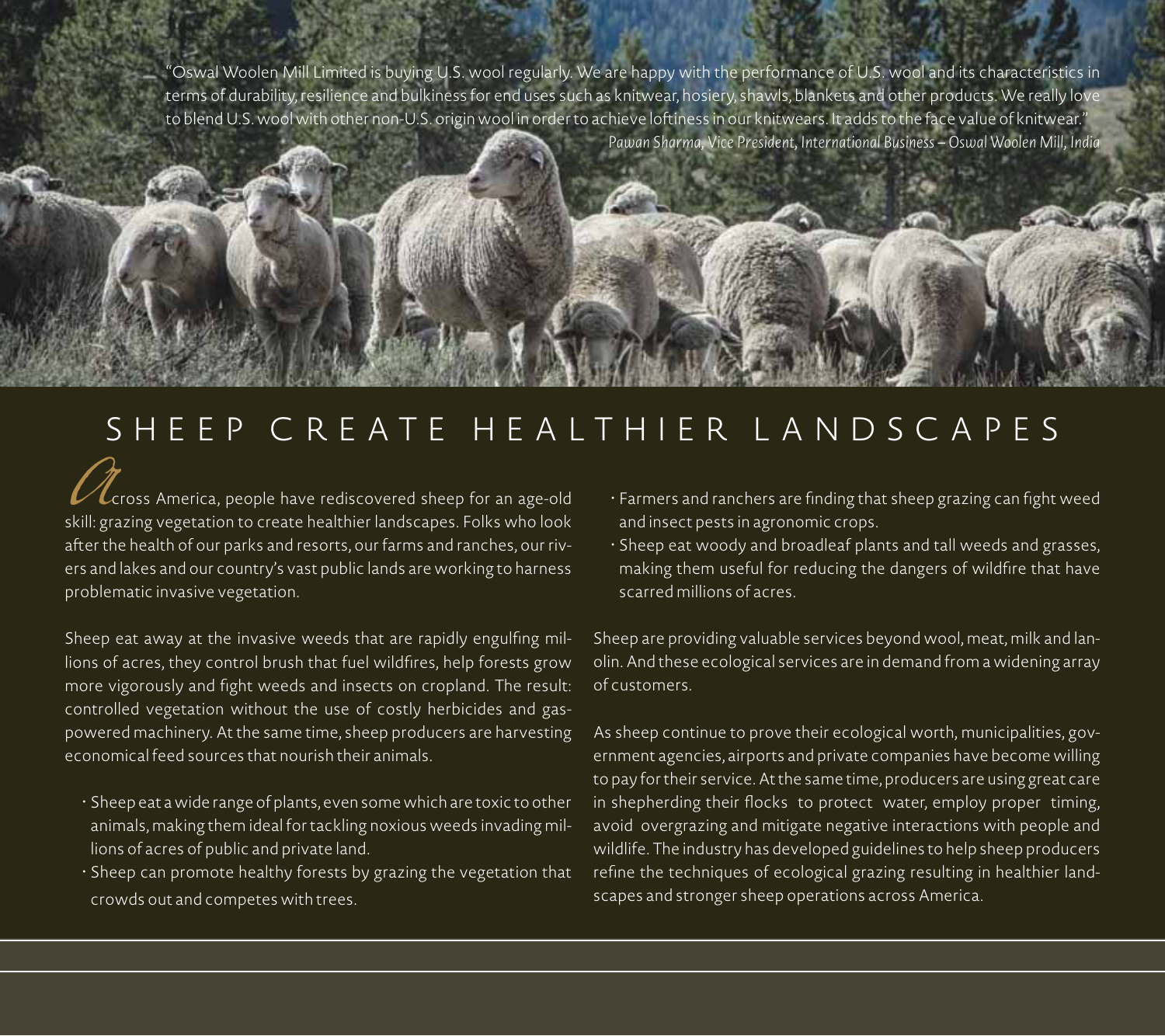## U.S. WOOL BREEDS

# RAMBOUILLET

This Merino sheep breed is the foundation of most western U.S. range flocks, which was developed from the Spanish Merino in France and Germany. This breed produces a high-quality, fine-wool fleece.

Micron: 19-24 Yield: 45%-55%

Staple Length: 60-100 mm Fleece Weight: 4.5-6.8 kg Ticid. 45% 55% Trece Weight. 4.5 0.0 kg<br>U.S. Department of Agriculture (USDA)

Wool Grade: 60s-70s

#### COLUMBIA

 A crossbreed from a Lincoln and Rambouillet, the Columbia was the first breed developed in the United States. They yield heavy, medium wool fleeces with good staple length.

Micron: 23-29 Yield: 45%-60% Staple Length: 80-140 mm Fleece Weight: 5.4-7.3 kg USDA Wool Grade: 54s-62s

Predominantly located in the intermountain and northern states, Targhee produce good quality market lambs and yield a heavy, medium-wool fleece with good staple length.

Micron: 21-25 Yield: 45%-60% Staple Length: 70-120 mm Fleece Weight: 4.5-6.4 kg USDA Wool Grade: 58s-64s

# CHARACTERISTICS



#### Territory States Wools:

- •Medium to large flocks
- •Wool is sold through private treaty, cooperatives and warehouses
- Good to average wool-clip preparation
- 21-26 microns
- Staple length: 75-90 mm
- Good to average color with low colored fiber counts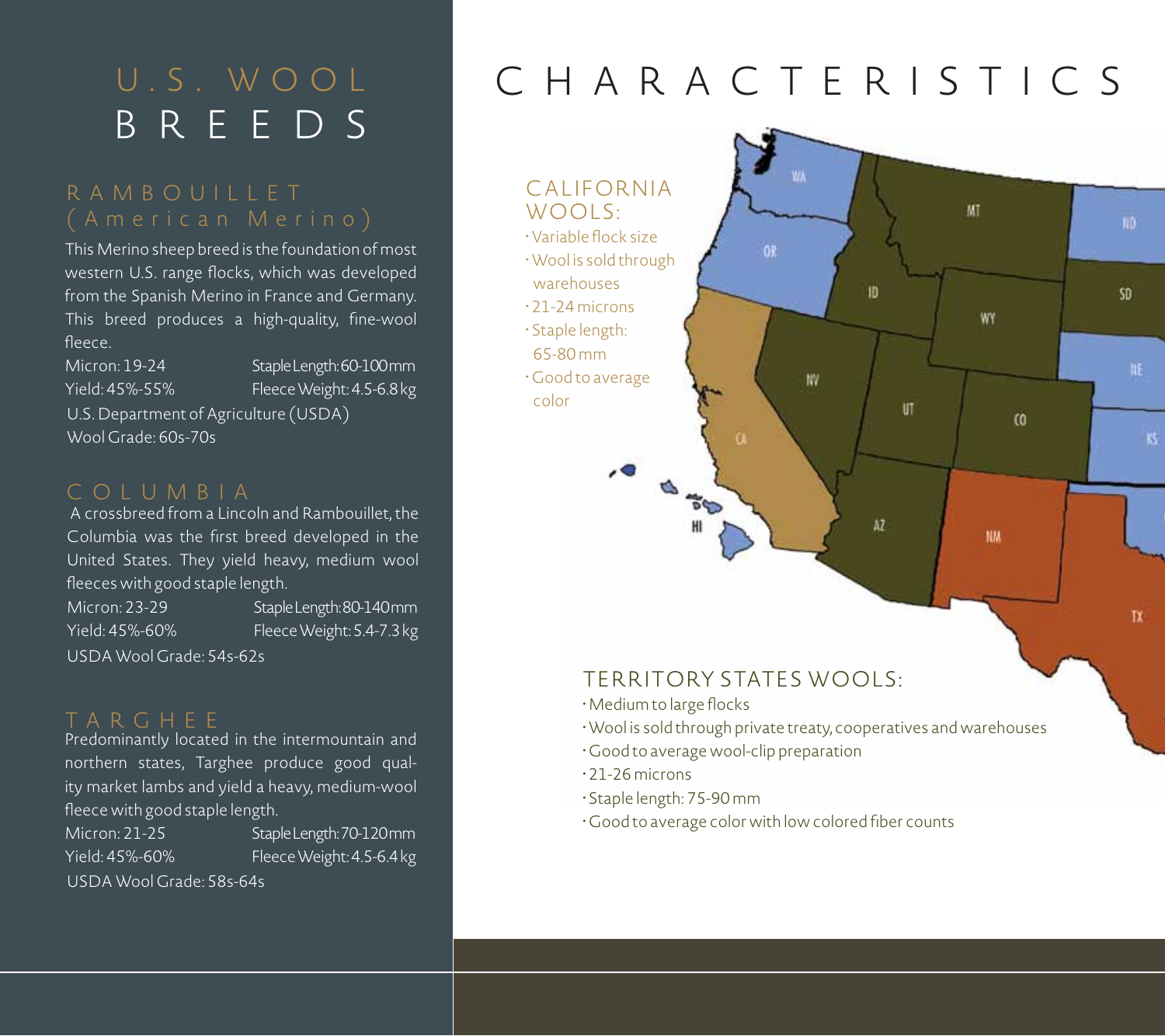## OF U.S. WOOL FAST



## Wools:

- •Medium to large flocks
- •Wool is sold through warehouses
- Good to average wool-clip preparation
- $\cdot$  18.5-22 microns
- Staple length: 65-90 mm
- Good to average color with low colored fiber counts

# FACTS

#### $Einer than 20.5$ MICRON PROFILE

#### STAPLE LENGTH

#### YIELDS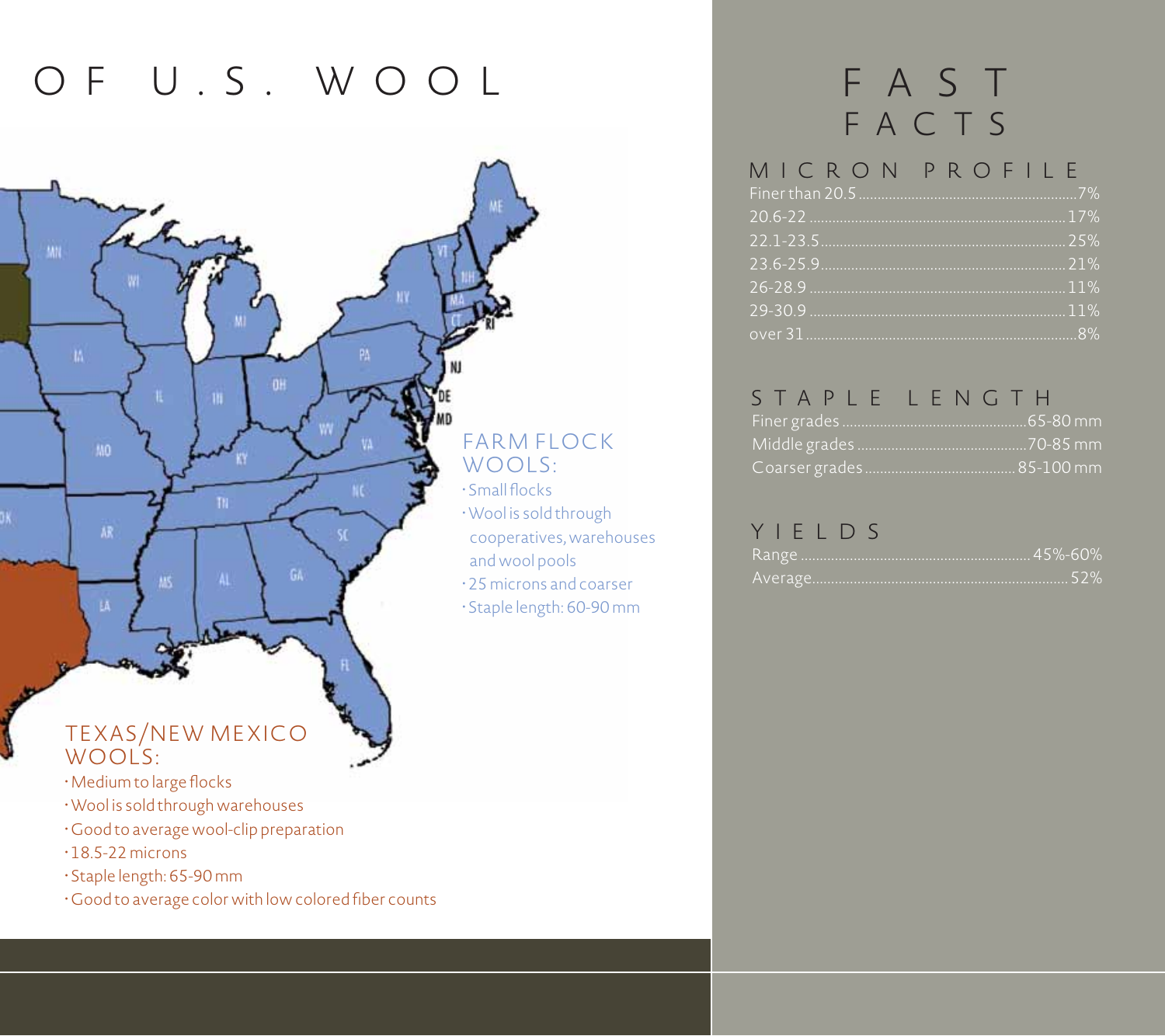## P U R C H A S I N G U.S. WOOLS

### PRIVATE OR COOPERATIVE WOOL WAREHOUSE

In the western United States, wool producers typically use this method to sell their wool as they provide larger volumes of wool. The wool warehouses are particularly concentrated in Texas where nearly 100 percent of the wool grown in this state is marketed through a warehouse. In total, there are more than 30 warehouses scattered throughout the country.

## DIRECT MAR K ETING

There is a network of dealers and brokers who buy wool throughout the western United States. Some travel from ranch-to-ranch to buy wool, while others deal directly with the warehouse to purchase their needs for either domestic use or exports. There are more than 20 brokers/buyers of wool in the United States.

#### WOOL POOLS

Wool producers in the eastern two-thirds of the country produce mostly smaller volumes of wool. These small volumes are not efficiently handled individually. Consequently, many growers in this region market their wool through wool pools. These pools are producer run and bring together smaller volumes of wool to improve the marketability of the wool by consolidating smaller lots. There are more than 50 wool pools located throughout the country.



## U.S. WOOL E X P O RTS

| Year             | <b>Exports Metric</b><br>Tonnes (clean) | Percent<br>Greasy | Exports<br>(\$,000) | Exports as % of<br>U.S. Production |
|------------------|-----------------------------------------|-------------------|---------------------|------------------------------------|
| 2011             | 3,627                                   | 82.4              | 22,931              | 54.5                               |
| 2012             | 2,802                                   | 88.1              | 18,580              | 43.4                               |
| 2013             | 3,529                                   | 83.7              | 22,371              | 57.6                               |
| 2014             | 3,295                                   | 79.4              | 19,737              | 54.4                               |
| 2015             | 3,419                                   | 72.7              | 20,036              | 55.6                               |
| Ave.<br>per year | 3,334                                   | 81.3              | 20,731              | 53.1                               |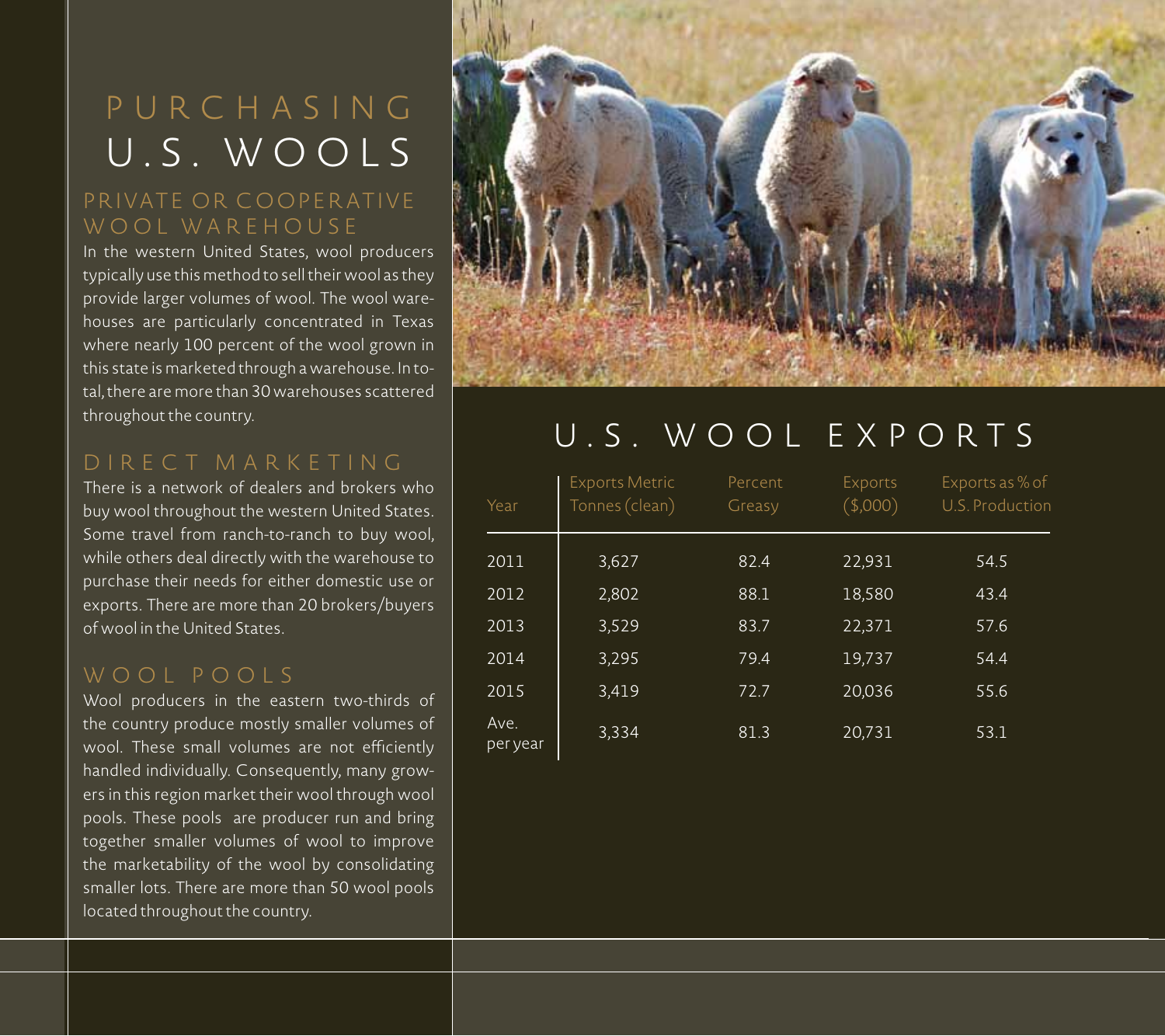"SDIC Tenwin is a Chinese trading, processing and distribution company that directly services a wide range of woolen and worsted processors in China. Having access to U.S. wool has widened the range of wool characteristics that we can offer to our clients. This is an important part of our wool value equation that increases our flexibility in working with our clients. We have been purchasing U.S. wool for some years now and we intend to continue to buy U.S. wool in the future."

SDIC Tenwin

## U.S. WOOL E X P O RTS BY C O U N T RY

| Year | China<br>(MT clean) | Percent<br><b>Total Exports</b> | India<br>(MT clean) | Percent<br>Total Exports | Western Europe<br>(MT clean) | Percent<br>Total Exports | Mexico<br>(MT clean) | Percent<br><b>Total Exports</b> |
|------|---------------------|---------------------------------|---------------------|--------------------------|------------------------------|--------------------------|----------------------|---------------------------------|
| 2011 | 1,544               | 42.6                            | 943                 | 34.4                     | 576                          | 15.9                     | 84                   | 2.3                             |
| 2012 | 1,483               | 52.9                            | 845                 | 30.2                     | 191                          | 6.8                      | 96                   | 3.4                             |
| 2013 | 1,812               | 51.3                            | 1,081               | 30.4                     | 234                          | 6.6                      | 228                  | 6.4                             |
| 2014 | 1,165               | 35.4                            | 1,297               | 39.4                     | 526                          | 15.9                     | 39                   | 1.2                             |
| 2015 | 1,742               | 54.4                            | 761                 | 25.8                     | 474                          | 13.9                     | 222                  | 6.5                             |

#### NOTES

1) China continues to be the No. 1 buyer of U.S. wool. Average is around 1,500MT clean per year and approximately 50 percent of total U.S. wool exports.

2) India has consistently been the No. 2 buyer of U.S. wool except in 2014 when it briefly took over the No. 1 position due to a drop in exports.

3) The above countries have accounted for a total of more than 95 percent of U.S. wool exports from 2011-2015.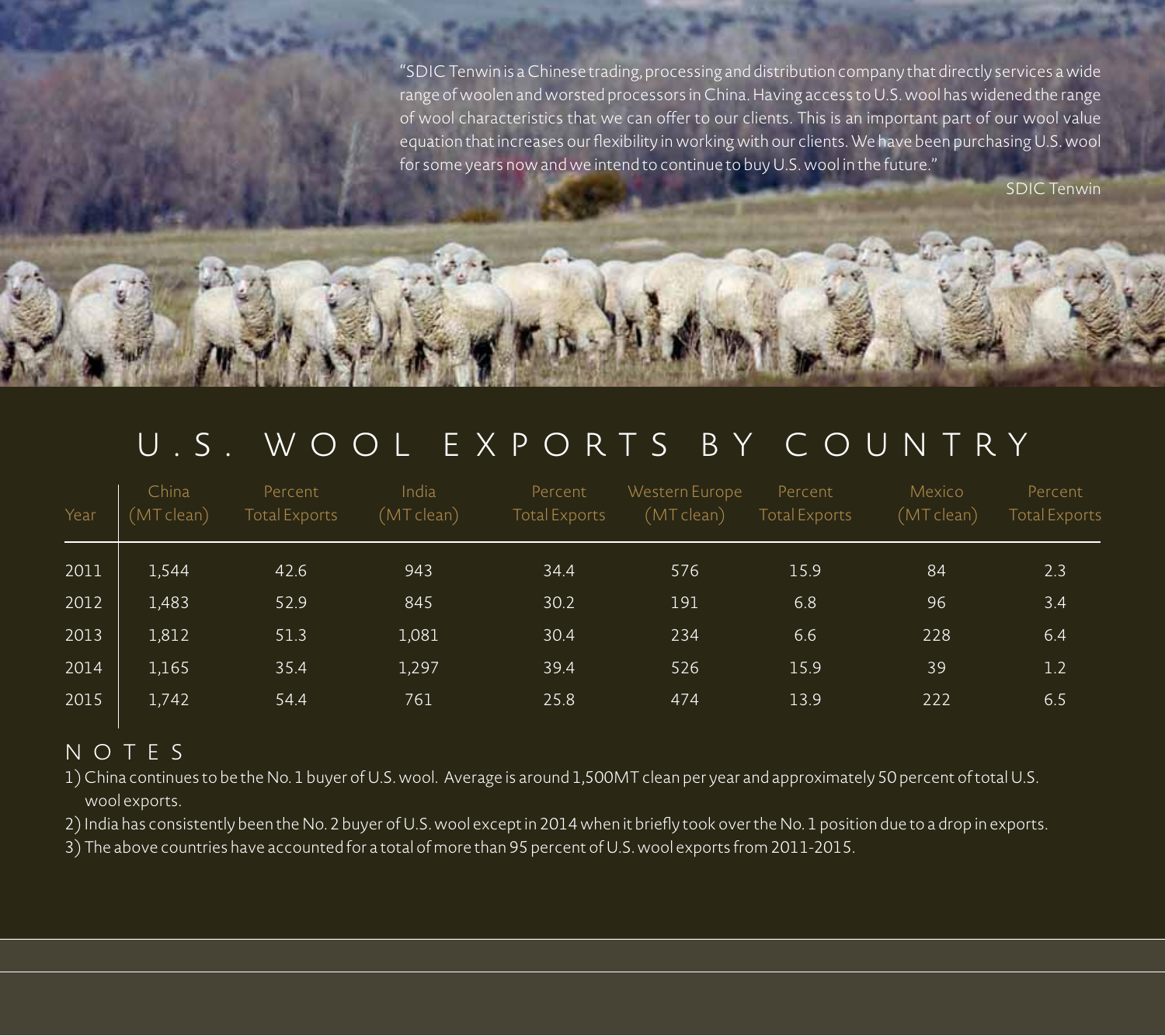## P U R C H A S I N G WOOL

**Anodyne Inc. (Texas)** tmartin@anodynewool.com, 325-653-3061 **Entrenos Inc. (Texas)** rick@entrenosinc.com, 325-651-2665 **Groenewold Fur & Wool Co. (Illinois)** wool@gfwco.com, 815-938-2381 **Keese International LLC (Texas)** ddkeese@classicnet.net, 325-456-8662 **Lempriere USA Inc. (Texas)** rick.powers@lempriere.com.au, 843-881-1553 **Textile Fibers International (Utah)** vtwhit@aol.com, 843-394-7718

#### WAREHOUSES

**Center of the Nation Wool (South Dakota)** larry.cnwool@midconetwork.com, 605-892-6311 **Mid-States Wool Growers Cooperative (Ohio)** info@midstateswoolgrowers.com, 614-837-9665 **Producers Marketing Cooperative Inc. (Texas)** pmcicoop@wcc.net, 325-835-7173 **Roswell Wool (New Mexico & California)** mikecorn@roswellwool.com, 575-622-3360 **Utah Wool Marketing Association (Utah)** wgriggs@digis.net, 435-843-4284

**Bollman Industries (Texas)** lhughes@bollmanhats.com, 325-655-0112

### TOPMA K E R

**Chargeurs Wool (USA) Inc.** dpaullier@chargeurs-wool.com, 843-257-4569

# WOOL QUALITY IMPROVEMENT

*A*SI has assisted the U.S. sheep industry by initiating objective measurement programs. Today, internationally accepted objective measurement on the key fiber parameters (micron, yield, vegetable matter) of U.S. wool is available by an independent U.S. commercial laboratory. Additional measurement is also available, including length and strength parameters.

**AWEX-ID.** Almost all of the U.S. wool warehouses have staff available to apply an AWEX-ID description to U.S. wool. ASI has conducted several training programs for U.S. wool producers and warehouse staff to teach the AWEX-ID method of describing U.S. wool.

**Certified Wool Programs**. The goal of the U.S. Certified Wool Clip Program is to highlight U.S. wool that has been prepared properly for the wool trade, thereby, increasing the value of U.S. wool to end users. Producers can self-verify their wool clip based on the Choice Wool Clip, which is designed for all sheep producers wanting to improve their wool quality, or the Premium Wool Clip, which is directed at larger flocks of wool sheep in which table skirting will improve the marketability of the clip and the volume of wool is sufficient to allow for classing by a certified wool classer. Shearers are also encouraged to participate in the Certified Sheep Shearing Program. ASI conducts training at certified classing and wool handling schools to teach producers and shearers techniques for maintaining wool quality.

Also, ASI has begun conducting training at shearing schools in order to teach shearers techniques for maintaining wool quality.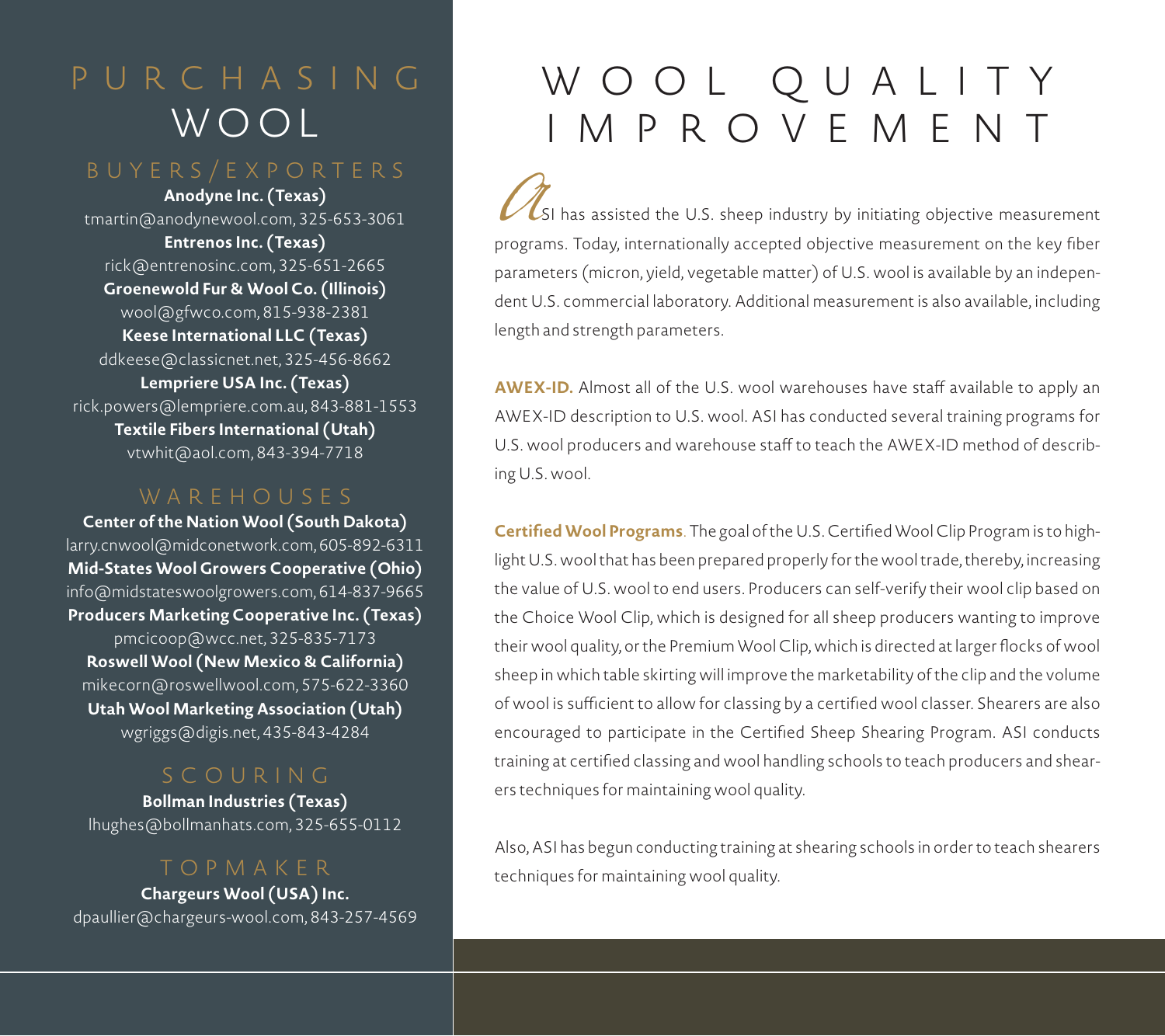

The heart and soul of ASI are the thousands of farm and ranch fam-<br>illes across America who raise sheep, as are the hundreds of individuals<br>who velupteer a pertiep of their time, aperty and freeziel support to who volunteer a portion of their time, energy and financial support to work on behalf of the industry.

ASI provides the opportunity for growers to work with others in molding the policies and programs that improve the markets for sheep producers through enhanced marketing opportunities and reduced production costs.

Although ASI's interests lie with a variety of industry topics and issues, one of the main divisions of ASI is the American Wool Council, which works to improve the American wool industry and to promote the usage of American wool – both in domestic and international markets. The council oversees wool promotion and merchandising programs that focus on wool quality improvement, product development and market promotion, direct marketing activities with international wool buyers and communications.

Although world-wool supplies have decreased over the past few years, there remains a strong demand from consumers for natural, renewable options for clothing, hosiery items, home furnishings and industrial uses. ASI has developed a strategy to strengthen the U.S. wool industry for long-term sustainability.

The Let's Grow program was established to ensure that the U.S. sheep industry remained sustainable for future producers of lamb and wool. A strategy has been introduced to support, promote and ensure the U.S. sheep industry's future through the development of innovative and sustainable initiatives that increase the productivity, profitability and growth of the American sheep industry, which will further enhance domestic wool and lamb production.

The Let's Grow initiative also encourages new producers to enter the industry, whether they are new to agriculture or just adding sheep to their business enterprise. ASI has teamed up with its state associations to develop a mentor program to provide these new producers with a toolkit to serve as an educational resource to teach about the production of safe and wholesome food and fiber.